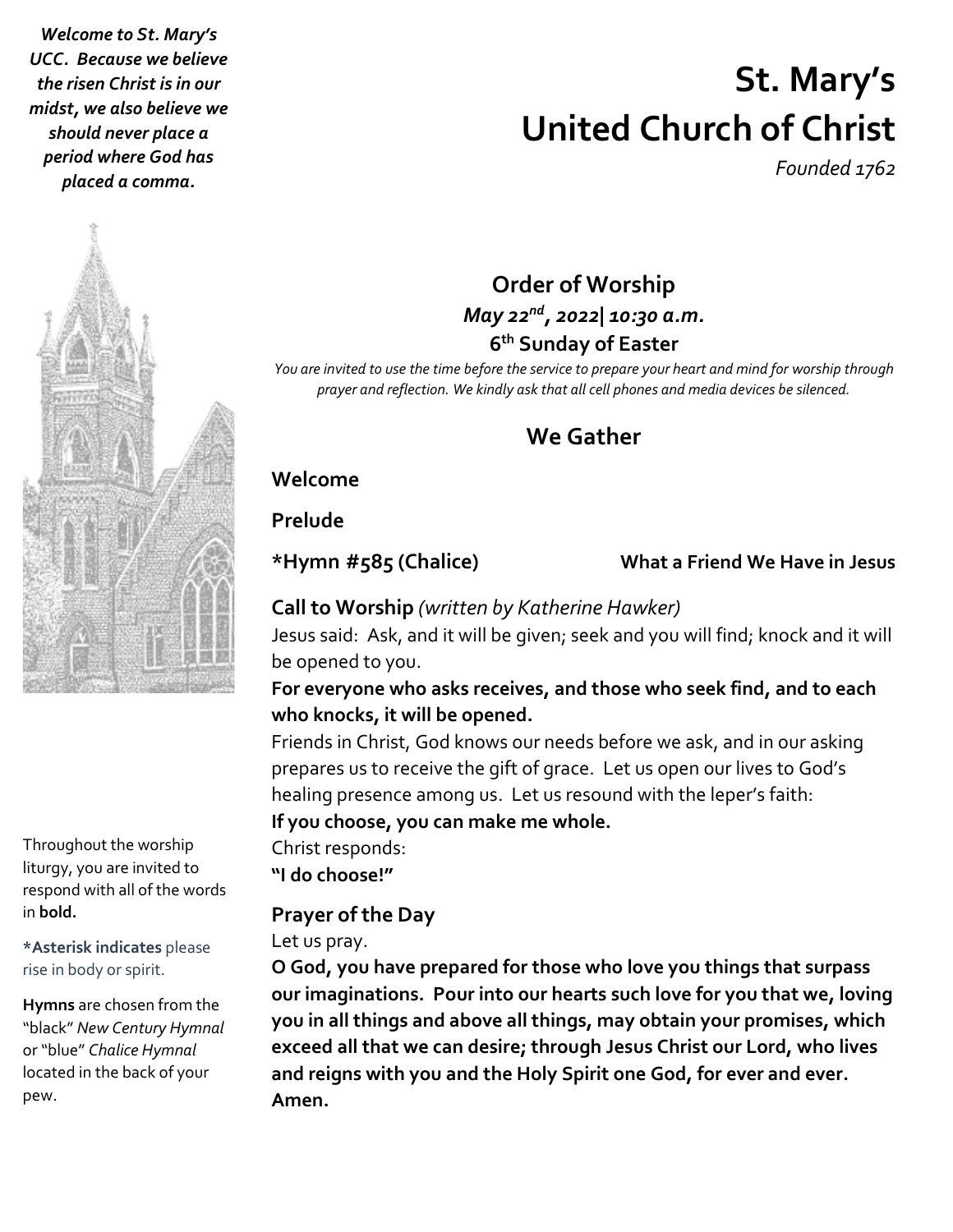| 1 <sup>st</sup> Reading                                                       | James 5:7-11, 13-16 | (page 228) | following people for<br>helping with service<br>today: |
|-------------------------------------------------------------------------------|---------------------|------------|--------------------------------------------------------|
| <b>Responsive Reading Psalm: 67</b>                                           |                     |            | In-Person Greeters:                                    |
| May God be gracious to us and bless us<br>and make his face to shine upon us, |                     |            | Taffy & Lynn Crosley                                   |
| that your way may be known upon earth,                                        |                     |            | <b>Online Greeter:</b>                                 |
|                                                                               |                     |            | Rachel Hutchison                                       |
| your saving power among all nations.                                          |                     |            | Reader:                                                |
| Let the peoples praise you, O God;                                            |                     |            | Leeann Sanders                                         |
| let all the peoples praise you.                                               |                     |            | <b>Consistory Person of</b>                            |
| Let the nations be glad and sing for joy,                                     |                     |            | the Month:                                             |
| for you judge the peoples with equity                                         |                     |            | <b>Stacy Fourhman</b>                                  |
| and quide the nations upon earth.                                             |                     |            | <b>Back-Up:</b>                                        |
| Let the peoples praise you, O God;                                            |                     |            | Rachel Hutchison                                       |
| let all the peoples praise you.                                               |                     |            |                                                        |
|                                                                               |                     |            | The altar flowers are                                  |
| The earth has yielded its increase;                                           |                     |            | given to the Glory of                                  |
| God, our God, has blessed us.                                                 |                     |            | God and in honor of                                    |
| May God continue to bless us;                                                 |                     |            | Steve and Linda                                        |
| let all the ends of the earth revere him.                                     |                     |            | Matthias' 50 <sup>th</sup>                             |
|                                                                               |                     |            |                                                        |

### **Gospel Reading John 5:1-9** (*page 96)*

\***Gloria Patri** *Glory be to the Father, and to the Son, and to the Holy Ghost. As it was in the beginning, is now, and ever shall be. World without end. Amen.*

**Sermon: House of Merit, House of Mercy**

**We Respond**

### **\*Hymn #371 (Chalice) Wade in the Water**

# **Prayers of Healing**

*This morning, we'll offer a time for prayers of healing. When invited, you are free to come forward to the altar for anointing and prayer. You'll be asked for any specific needs (and they could be anything – illness, mental health, sin, anxiety, anything). At that time, a prayer will be said and a small cross will be made on your forehead with oil, a symbol of healing and wholeness. Feel free to remain at the altar rail for prayer, or return to your seats.*

# **Pastoral Prayer**

**The Lord's Prayer Our Father who art in heaven, hallowed be thy name. Thy kingdom come. Thy will be done on earth as it is in heaven. Give us this day our** **Thanks** to the following people for helping with service **In-Person Greeters:**  Taffy & Lynn Crosley **Consistory Person of** 

given to the Glory of God and in honor of Steve and Linda Anniversary and Maw-maw's (Linda) Birthday.

### **Tech sponsorship** is

in celebration of Josh Brown's 18th birthday on May 24th! (It's fitting for the "tech person" to receive a tech sponsorship!) Given with love from Mom, Dad, Andy, and Ryan.

### **Go in peace to love and serve the Lord.**

Please note the service is being broadcast simultaneously on Facebook Live and by attending, you are giving implicit permission for your video or audio to be transmitted out on the internet.

> Copyright #2333748, size C Streaming CSPL151350 size C